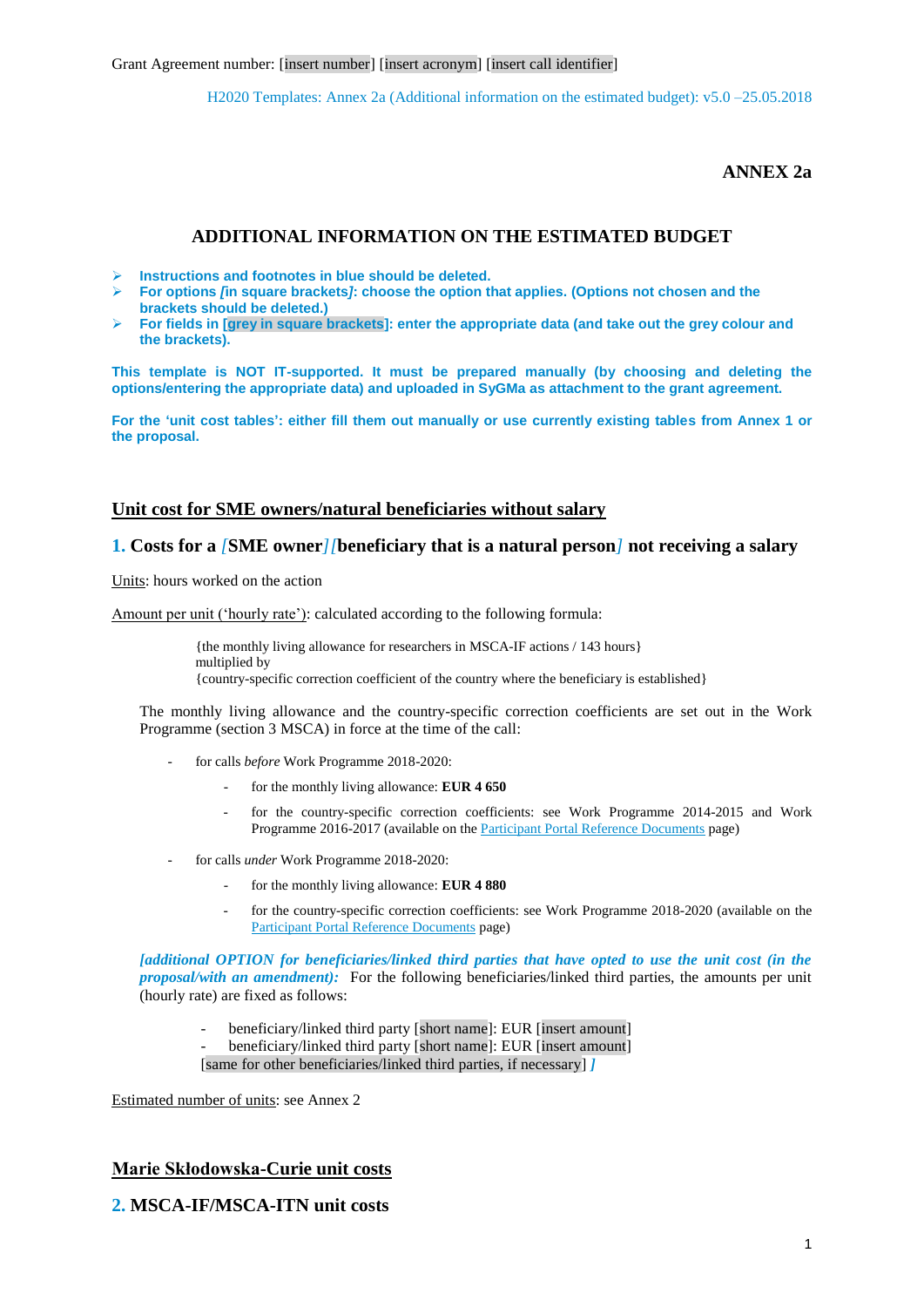## **Costs for the recruited researcher(s) — Living allowance**

Units: months spent by the researcher(s) on the research training activities ('person-months')

Amount per unit \*: see Annex 2

\* Amount calculated as follows:

{the monthly living allowance for researchers in MSCA-IF/MSCA-ITN actions multiplied by country-specific correction coefficient of *[OPTION by default:* the country in which the researcher is recruited*][OPTION for IF-global fellowship:* the country where the partner organisation hosting the researcher during a secondment is located (for the outgoing phase) and the country in which the researcher is

The monthly living allowance and the country-specific correction coefficients are set out in the Work Programme (section 3 MSCA) in force at the time of the call:

- for calls *before* Work Programme 2018-2020:

recruited (for the return phase)*]*}

- for the monthly living allowance:
	- IF: **EUR 4 650**
	- ITN: **EUR 3 110**
- for the country-specific correction coefficients: see Work Programme 2014-2015 and Work Programme 2016-2017 (available on the *Participant Portal Reference Documents* page)
- for calls *under* Work Programme 2018-2020:
	- for the monthly living allowance:
		- IF: **EUR 4 880**
		- ITN: **EUR 3 270**
	- for the country-specific correction coefficients: see Work Programme 2018-2020 (available on the [Participant Portal Reference Documents](http://ec.europa.eu/research/participants/portal/desktop/en/funding/reference_docs.html#h2020-work-programmes-2018-20) page).

Estimated number of units: see Annex 2

## **Costs for the recruited researcher(s) — Mobility allowance**

Units: months spent by the researcher(s) on the research training activities ('person-months')

Amount per unit<sup>1</sup>: see Annex 2

Estimated number of units: see Annex 2

### **Costs for the recruited researcher(s) — Family allowance**

Units: months spent by the researcher(s) on the research training activities ('person-months')

Amount per unit<sup>2</sup>: see Annex 2

1

Estimated number of units: see Annex 2

## **Institutional costs — Research, training and networking costs**

Same amount for all beneficiaries. Amount for the mobility allowance set out in the [H2020 Work Programme \(section 3](http://ec.europa.eu/research/participants/portal/desktop/en/funding/reference_docs.html) MSCA) in force at the time of the call.

<sup>&</sup>lt;sup>2</sup> Same amount for all beneficiaries. Average based on the amount for the family allowance set out in the [H2020 Work Programme \(section 3](http://ec.europa.eu/research/participants/portal/desktop/en/funding/reference_docs.html) MSCA) in force at the time of the call (half of the number of units with family, half without).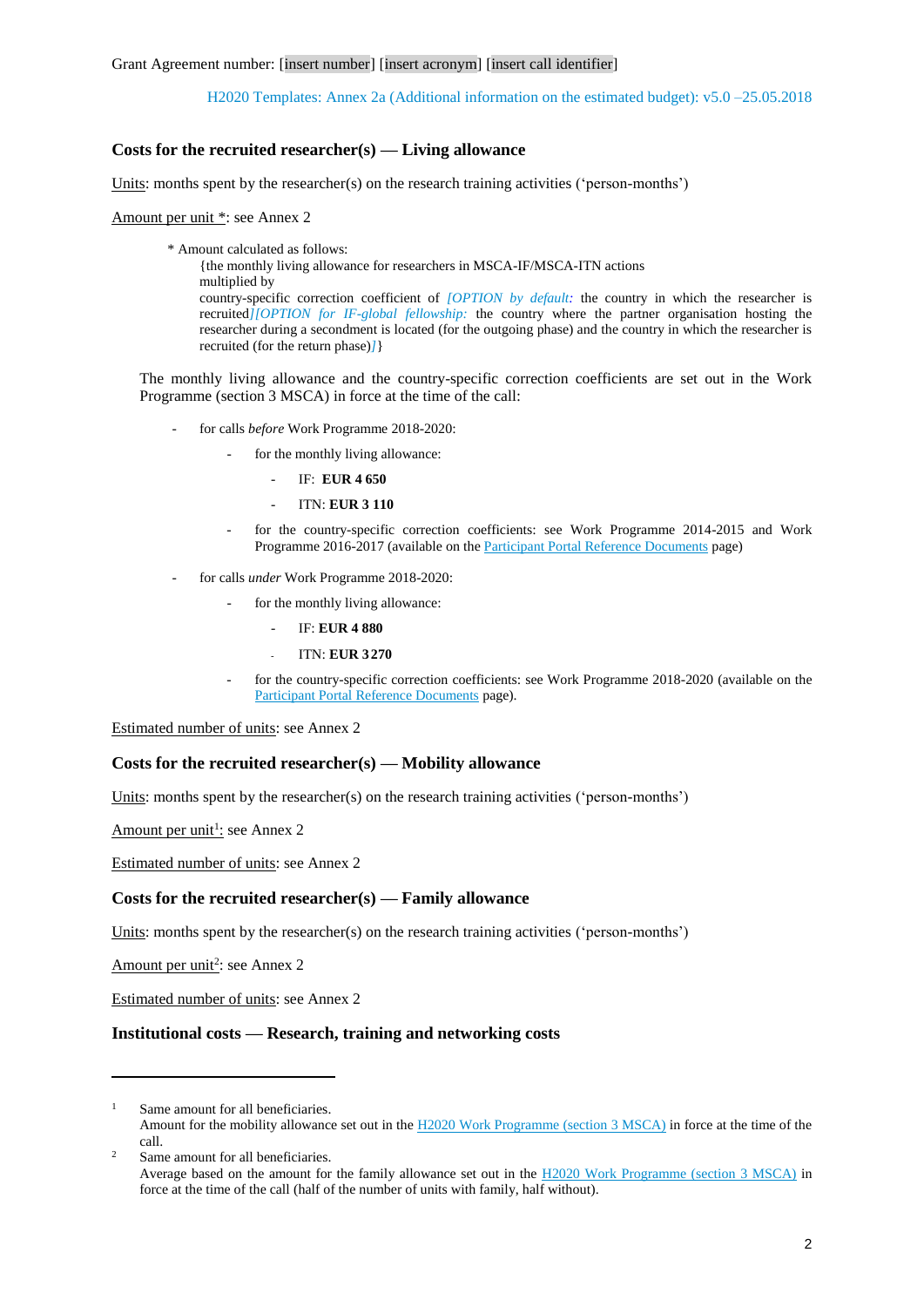Units: months spent by the researcher(s) on the research training activities ('person-months')

Amount per unit<sup>3</sup>: see Annex 2

Estimated number of units: see Annex 2

### **Institutional costs — Management and indirect costs**

Units: months spent by the researcher(s) on the research training activities ('person-months')

Amount per unit<sup>4</sup>: see Annex 2

Estimated number of units: see Annex 2

# **3. MSCA-RISE unit costs**

### **Costs for seconded staff members — Top-up allowance**

Units: months spent by the seconded staff member(s) on the research and innovation activities ('personmonths')

Amount per unit<sup>5</sup>: see Annex 2

Estimated number of units: see Annex 2

### **Institutional costs — Research, training and networking costs**

Units: months spent by the seconded staff member(s) on the research and innovation activities ('personmonths')

Amount per unit<sup>6</sup>: see Annex 2

Estimated number of units: see Annex 2

## **Institutional costs — Management and indirect costs**

Units: months spent by the seconded staff member(s) on the research and innovation activities ('personmonths')

Amount per unit<sup>7</sup>: see Annex 2

1

Estimated number of units: see Annex 2

- <sup>5</sup> Same amount for all beneficiaries. Average based on the amount for the top-up allowance set out in the [H2020 Work Programme \(section 3](http://ec.europa.eu/research/participants/portal/desktop/en/funding/reference_docs.html) MSCA) in force at the time of the call.
- Same amount for all beneficiaries. Average based on the amount for research, training and networking costs set out in the [H2020 Work Programme](http://ec.europa.eu/research/participants/portal/desktop/en/funding/reference_docs.html)  [\(section 3](http://ec.europa.eu/research/participants/portal/desktop/en/funding/reference_docs.html) MSCA) in force at the time of the call.
- Same amount for all beneficiaries. Average based on the amount for management and indirect costs set out in the [H2020 Work Programme \(section 3](http://ec.europa.eu/research/participants/portal/desktop/en/funding/reference_docs.html) [MSCA\)](http://ec.europa.eu/research/participants/portal/desktop/en/funding/reference_docs.html) in force at the time of the call.

<sup>&</sup>lt;sup>3</sup> Same amount for all beneficiaries. Amount for research, training and networking costs set out in the [H2020 Work Programme \(section 3](http://ec.europa.eu/research/participants/portal/desktop/en/funding/reference_docs.html) MSCA) in force at the time of the call.

<sup>&</sup>lt;sup>4</sup> Same amount for all beneficiaries. Amount for management and indirect costs set out in the [H2020 Work Programme \(section 3](http://ec.europa.eu/research/participants/portal/desktop/en/funding/reference_docs.html) MSCA) in force at the time of the call.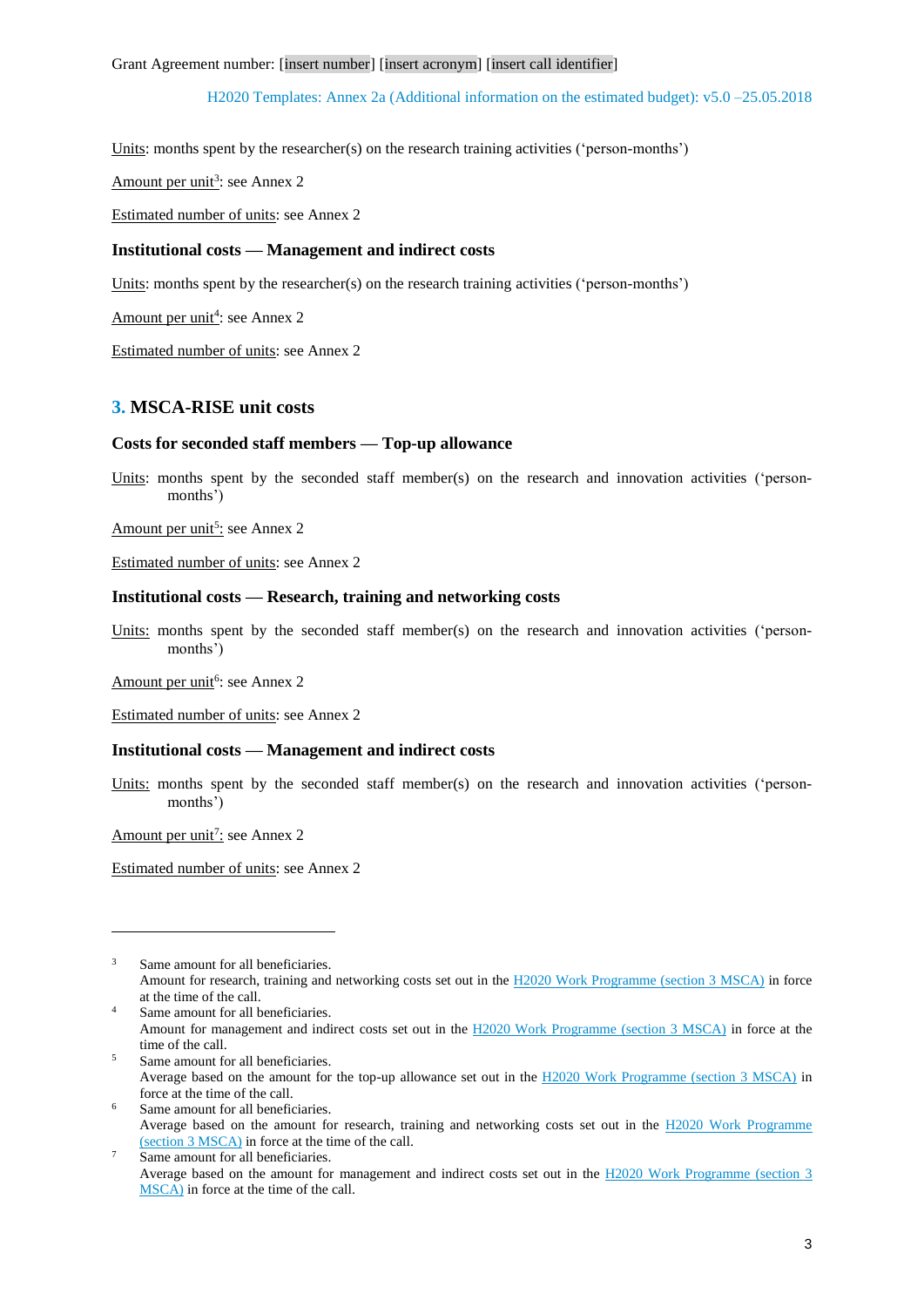# **4. MSCA-COFUND unit costs**

## **Costs for researchers (Living allowance)**

Units: months spent by the researchers on the research training activities ('person-months')

Amount per unit<sup>8</sup>: see Annex 2

Estimated number of units: see Annex 2

### **Management costs**

1

Units: months spent by the researchers on the research training activities ('person-months')

Amount per unit<sup>9</sup>: see Annex 2

Estimated number of units: see Annex 2

# **Energy efficiency measures unit cost**

# **5. Costs for energy efficiency measures in buildings**

Unit: m<sup>2</sup> of eligible 'conditioned' (i.e. built or refurbished) floor area

Amount per unit\*: see (for each beneficiary/linked third party and BEST table) the 'unit cost table' attached

\* Amount calculated as follows: {EUR 0.1 x estimated total kWh saved per m² per year x 10}

Estimated number of units: see (for each beneficiary/linked third party and BEST table) the 'unit cost table' attached

| Short name beneficiary/linked<br>third party | <b>BEST No</b> | Amount per unit | <b>Estimated No of</b><br>units | <b>Total unit cost</b><br>(cost per unit x<br>estimated no of units) |
|----------------------------------------------|----------------|-----------------|---------------------------------|----------------------------------------------------------------------|
|                                              |                |                 |                                 |                                                                      |
|                                              |                |                 |                                 |                                                                      |
|                                              |                |                 |                                 |                                                                      |

Unit cost table (energy efficiency measures unit cost) **10**

<sup>8</sup> Same amount for all beneficiaries. Average based on the amount for the living allowance set out in the [H2020 Work Programme \(section 3](http://ec.europa.eu/research/participants/portal/desktop/en/funding/reference_docs.html) MSCA) in force at the time of the call.

Same amount for all beneficiaries. Average based on the amount for management costs set out in the [H2020 Work Programme \(section 3](http://ec.europa.eu/research/participants/portal/desktop/en/funding/reference_docs.html) MSCA) in force at the time of the call.

<sup>&</sup>lt;sup>10</sup> Data from the 'building energy specification table (BEST)' that is part of the proposal and Annex 1.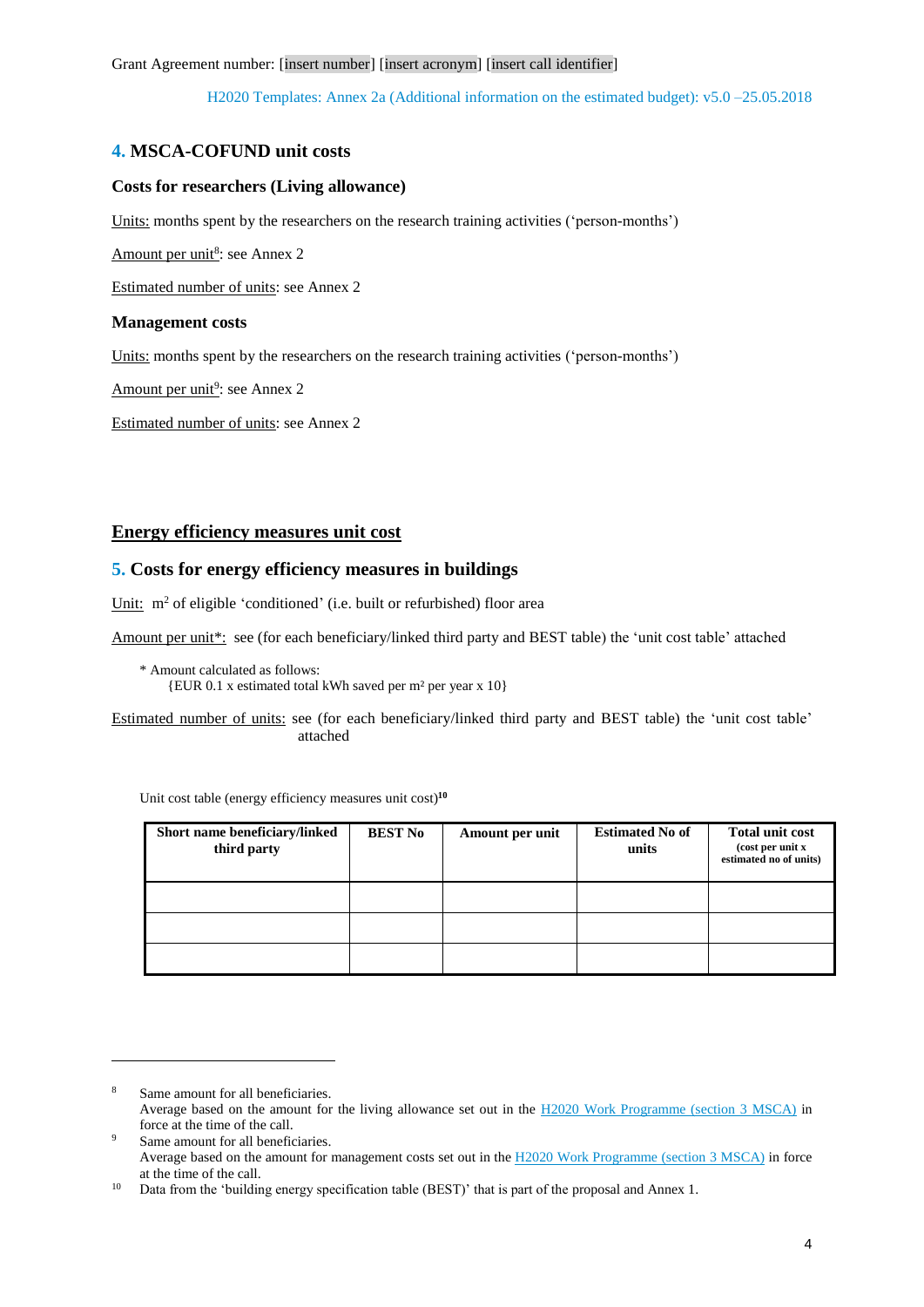Grant Agreement number: [insert number] [insert acronym] [insert call identifier]

H2020 Templates: Annex 2a (Additional information on the estimated budget): v5.0 –25.05.2018

# **Research infrastructure unit cost**

## **6. Access costs for providing trans-national access to research infrastructure**

Units<sup>11</sup>: see (for each access provider and installation) the 'unit cost table' attached

Amount per unit\*: see (for each access provider and installation) the 'unit cost table' attached

\* Amount calculated as follows: average annual total access cost to the installation (over past two years $12$ ) average annual total quantity of access to the installation (over past two years $13$ )

Estimated number of units: see (for each access provider and installation) the 'unit cost table' attached

Unit cost table (access to research infrastructure unit cost) **14**

| <b>Short name</b><br>access<br>provider | <b>Short</b><br>name<br>infrastru<br>cture | No. | <b>Installation</b><br><b>Short</b> name | Unit of<br>access | <b>Amount per</b><br>unit | <b>Estimated No</b><br>of units | <b>Total unit</b><br>cost (cost per<br>unit x estimated<br>no of units) |
|-----------------------------------------|--------------------------------------------|-----|------------------------------------------|-------------------|---------------------------|---------------------------------|-------------------------------------------------------------------------|
|                                         |                                            |     |                                          |                   |                           |                                 |                                                                         |
|                                         |                                            |     |                                          |                   |                           |                                 |                                                                         |
|                                         |                                            |     |                                          |                   |                           |                                 |                                                                         |

# **Clinical studies unit cost**

## **7. Costs for clinical studies**

Units: patients/subjects that participate in the clinical study

Amount per unit\*: see (for each sequence (if any), clinical study and beneficiary/linked third party) the 'unit cost table' attached

\* Amount calculated, for the cost components of each task, as follows:

### For **personnel costs**:

**\_**

1

For personnel costs of doctors: 'average hourly cost for doctors', i.e.:

| {certified or auditable total personnel costs for doctors for year N-1 |  |
|------------------------------------------------------------------------|--|
| $\{1720 *$ number of full-time-equivalent for doctors for year N-1}    |  |
| multiplied by                                                          |  |

**\_\_\_\_\_\_\_\_\_\_\_\_\_\_\_\_\_\_\_\_\_\_\_\_\_\_\_\_\_\_\_\_\_\_\_\_\_\_\_\_\_\_\_\_\_\_\_\_\_\_\_\_\_\_\_\_\_\_\_\_\_\_\_\_\_\_\_\_\_\_\_\_\_\_\_\_\_\_\_\_\_\_\_\_\_\_\_\_\_\_\_\_\_\_\_\_\_\_\_\_\_\_\_\_\_\_\_\_\_\_\_\_\_\_\_\_\_\_\_\_\_\_\_\_\_\_\_\_\_\_\_\_\_\_\_\_\_\_\_\_\_\_\_\_\_\_\_\_\_\_\_\_\_\_\_\_\_\_\_\_\_\_\_\_\_\_\_\_\_\_\_\_\_\_\_\_\_\_\_\_**

estimated number of hours to be worked by doctors for the task (per participant)**}**

For personnel costs of other medical personnel: **'**average hourly cost for other medical personnel', i.e.:

**{**certified or auditable total personnel costs for other medical personnel for year N-1

{1720 \* number of full-time-equivalent for other medical personnel for year N-1}

<sup>&</sup>lt;sup>11</sup> Unit of access (e.g. beam hours, weeks of access, sample analysis) fixed by the access provider in proposal.<br><sup>12</sup> In aggregational and duly justified agges, the Commission (Aggregation aggregate a different reference

<sup>&</sup>lt;sup>12</sup> In exceptional and duly justified cases, the Commission/Agency may agree to a different reference period.

<sup>&</sup>lt;sup>13</sup> In exceptional and duly justified cases, the Commission/Agency may agree to a different reference period.

Data from the 'table on estimated costs/quantity of access to be provided' that is part of the proposal and Annex 1.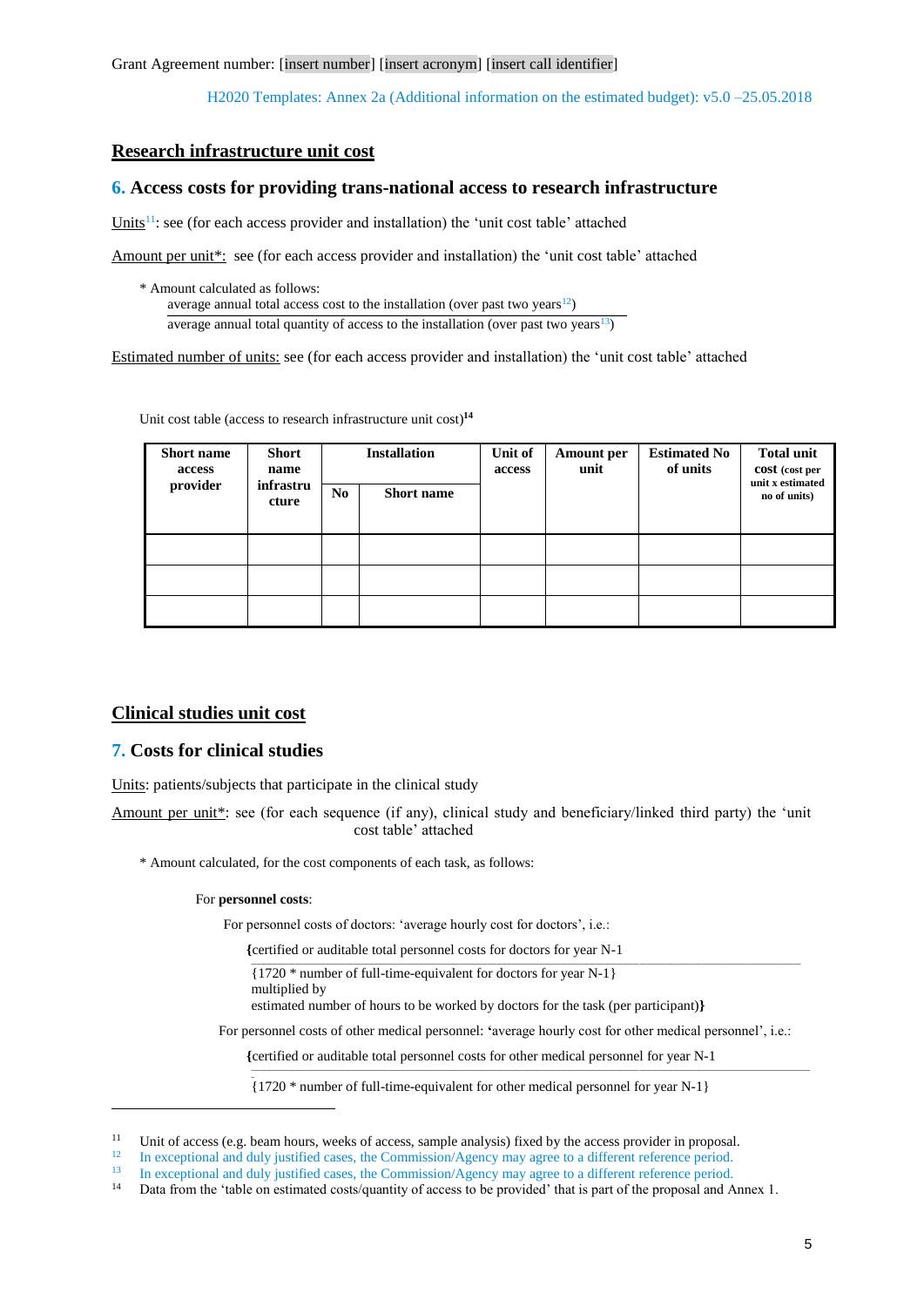```
multiplied by
```
estimated number of hours to be worked by other medical personnel for the task (per participant)**}**

**\_\_\_\_\_\_\_\_\_\_\_\_\_\_\_\_\_\_\_\_\_\_\_\_\_\_\_\_\_\_\_\_\_\_\_\_\_\_\_\_\_\_\_\_\_\_\_\_\_\_\_\_\_\_\_\_\_\_\_\_\_\_\_\_\_\_\_\_\_\_\_\_\_\_\_\_\_\_\_\_\_\_\_\_\_\_\_\_\_\_\_\_\_\_\_\_\_\_\_\_\_\_\_\_\_\_\_\_\_\_\_\_\_\_\_\_\_\_\_\_\_\_\_\_\_\_\_\_\_\_\_\_\_\_\_\_\_\_\_\_\_\_\_\_\_\_\_\_\_\_\_\_\_\_\_\_\_\_\_\_\_\_\_\_\_\_\_\_\_\_\_\_\_\_\_\_\_\_\_\_**

For personnel costs of technical personnel: **'**average hourly cost for technical personnel', i.e.:

**{**certified or auditable total personnel costs for technical personnel for year N-1

{1720 \* number of full-time-equivalent for technical personnel for year N-1} multiplied by

estimated number of hours to be worked by technical personnel for the task (per participant)**}**

'total personnel costs' means actual salaries + actual social security contributions + actual taxes and other costs included in the remuneration, provided they arise from national law or the employment contract/equivalent appointing act

#### For **consumables**:

**\_**

For each cost item: 'average price of the consumable', i.e.:

**{**{certified or auditable total costs of purchase of the consumable in year N-1

**\_\_\_\_\_\_\_\_\_\_\_\_\_\_\_\_\_\_\_\_\_\_\_\_\_\_\_\_\_\_\_\_\_\_\_\_\_\_\_\_\_\_\_\_\_\_\_\_\_\_\_\_\_\_\_\_\_\_\_\_\_\_\_\_\_\_\_\_\_\_\_\_\_\_\_\_\_\_\_\_\_\_\_\_\_\_\_\_\_\_\_\_\_\_\_\_\_\_\_\_\_\_\_\_\_\_\_\_\_\_\_\_\_\_\_\_\_\_\_\_\_\_\_\_\_\_\_\_\_\_\_\_\_\_\_\_\_\_\_\_\_\_\_\_\_\_\_\_\_\_\_**

total number of items purchased in year N-1} multiplied by

estimated number of items to be used for the task (per participant)**}**

'total costs of purchase of the consumable' means total value of the supply contracts (including related duties, taxes and charges such as non-deductible VAT) concluded by the beneficiary for the consumable delivered in year N-1, provided the contracts were awarded according to the principle of best value- for-money and without any conflict of interests

#### For **medical equipment**:

For each cost item: 'average cost of depreciation and directly related services per unit of use', i.e.:

**\_\_\_\_\_\_\_\_\_\_\_\_\_\_\_\_\_\_\_\_\_\_\_\_\_\_\_\_\_\_\_\_\_\_\_\_\_\_\_\_\_\_\_\_\_\_\_\_\_\_\_\_\_\_\_\_\_\_\_\_\_\_\_\_\_\_\_\_\_\_\_\_\_\_\_\_\_\_\_\_\_\_\_\_\_\_\_\_\_\_\_\_\_\_\_\_\_\_\_\_\_\_\_\_\_\_\_\_\_\_\_\_\_\_\_\_\_\_\_\_\_\_\_\_\_\_\_\_\_\_\_\_\_\_\_\_\_\_\_\_\_\_\_\_\_\_\_\_**

**{**{ certified or auditable total depreciation costs in year N-1 + certified or auditable total costs of purchase of services in year N-1 for the category of equipment concerned}

total capacity in year N-1 multiplied by

estimated number of units of use of the equipment for the task (per participant)**}**

'total depreciation costs' means total depreciation allowances as recorded in the beneficiary's accounts of year N-1 for the category of equipment concerned, provided the equipment was purchased according to the principle of best value for money and without any conflict of interests + total costs of renting or leasing contracts (including related duties, taxes and charges such as non-deductible VAT) in year N-1 for the category of equipment concerned, provided they do not exceed the depreciation costs of similar equipment and do not include finance fees

#### For **services**:

For each cost item: 'average cost of the service per study participant', i.e.:

**{**certified or auditable total costs of purchase of the service in year N-1

**\_\_\_\_\_\_\_\_\_\_\_\_\_\_\_\_\_\_\_\_\_\_\_\_\_\_\_\_\_\_\_\_\_\_\_\_\_\_\_\_\_\_\_\_\_\_\_\_\_\_\_\_\_\_\_\_\_\_\_\_\_\_\_\_\_\_\_\_\_\_\_\_\_\_\_\_\_\_\_\_\_\_\_\_\_\_\_\_\_\_\_\_\_\_\_\_\_\_\_\_\_\_\_\_\_\_\_\_\_\_\_\_\_\_\_\_\_\_\_\_\_\_\_\_\_\_\_\_\_\_\_\_\_\_\_\_\_\_\_\_\_\_\_\_\_\_\_\_\_\_**

total number of patients or subjects included in the clinical studies for which the service was delivered in year N-1**}**

'total costs of purchase of the service' means total value of the contracts concluded by the beneficiary (including related duties, taxes and charges such as non-deductible VAT) for the specific service delivered in year N-1 for the conduct of clinical studies, provided the contracts were awarded according to the principle of best value for money and without any conflict of interests

#### For **indirect costs**:

**{{**{cost component 'personnel costs' + cost component 'consumables' + cost component 'medical equipment'}

#### minus

{costs of in-kind contributions provided by third parties which are not used on the beneficiary's premises + costs of providing financial support to third parties (if any)}**}**

multiplied by

25%**}**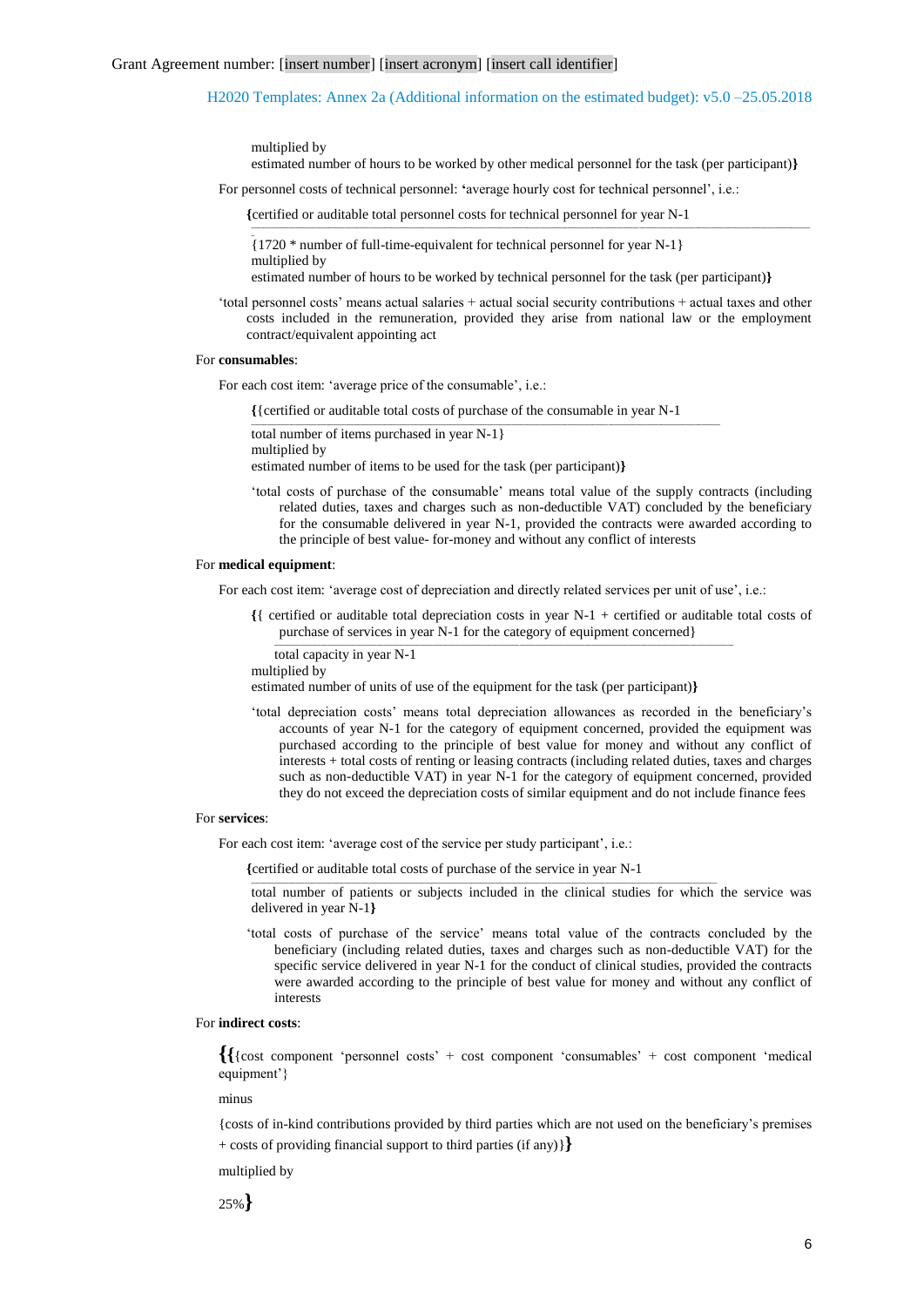The estimation of the resources to be used must be done on the basis of the study protocol and must be the same for all beneficiaries/linked third parties/third parties involved.

The year N-1 to be used is the last closed financial year at the time of submission of the grant application.

Estimated number of units: see (for each clinical study and beneficiary/linked third party) the 'unit cost table' attached

Unit cost table: clinical studies unit cost**<sup>15</sup>**

| <b>Task, Direct cost</b><br>categories  | <b>Resource per</b><br>patient                          | Costs year<br>$N-1$<br><b>Beneficiary</b><br>1<br><b>Short</b><br>name] | Costs year<br>$N-1$<br><b>Linked</b><br>third party<br>1a<br><b>Short</b><br>name] | Costs year<br>$N-1$<br><b>Beneficiary</b><br>$\overline{2}$<br><b>Short</b><br>namel | Costs year<br>$N-1$<br><b>Linked</b><br>third party<br>2a<br><b>Short</b><br>name] | <b>Costs</b><br>year N-1<br><b>Third</b><br>party<br>giving in-<br>kind<br>contributi<br>ons 1<br><b>Short</b><br>name] |
|-----------------------------------------|---------------------------------------------------------|-------------------------------------------------------------------------|------------------------------------------------------------------------------------|--------------------------------------------------------------------------------------|------------------------------------------------------------------------------------|-------------------------------------------------------------------------------------------------------------------------|
| <b>Sequence No. 1</b>                   |                                                         |                                                                         |                                                                                    |                                                                                      |                                                                                    |                                                                                                                         |
| Task No. 1<br><b>Blood</b> sample       |                                                         |                                                                         |                                                                                    |                                                                                      |                                                                                    |                                                                                                                         |
| (a) Personnel costs:<br>- Doctors       | n/a                                                     |                                                                         |                                                                                    |                                                                                      |                                                                                    |                                                                                                                         |
| - Other Medical<br>Personnel            | Phlebotomy<br>$(nurse)$ , 10<br>minutes                 | <b>8,33 EUR</b>                                                         | 11,59 EUR                                                                          | 10,30 EUR                                                                            | 11,00 EUR                                                                          | 9,49 EUR                                                                                                                |
| - Technical Personnel                   | Sample<br>Processing (lab<br>technician), 15<br>minutes | 9,51 EUR                                                                | <b>15,68 EUR</b>                                                                   | 14,60 EUR                                                                            | 15,23 EUR                                                                          | 10,78<br><b>EUR</b>                                                                                                     |
| $(b)$ Costs of<br>consumables:          | Syringe                                                 | <b>XX EUR</b>                                                           | <b>XX EUR</b>                                                                      | <b>XX EUR</b>                                                                        | <b>XX EUR</b>                                                                      | <b>XX EUR</b>                                                                                                           |
|                                         | Cannula                                                 | <b>XX EUR</b>                                                           | <b>XX EUR</b>                                                                      | <b>XX EUR</b>                                                                        | <b>XX EUR</b>                                                                      | <b>XX EUR</b>                                                                                                           |
|                                         | <b>Blood</b> container                                  | <b>XX EUR</b>                                                           | <b>XX EUR</b>                                                                      | <b>XX EUR</b>                                                                        | <b>XX EUR</b>                                                                      | <b>XX EUR</b>                                                                                                           |
| (c) Costs of medical<br>equipment:      | Use of -80° deep<br>freezer, 60 days                    | <b>XX EUR</b>                                                           | <b>XX EUR</b>                                                                      | <b>XX EUR</b>                                                                        | <b>XX EUR</b>                                                                      | <b>XX EUR</b>                                                                                                           |
|                                         | Use of centrifuge,<br>15 minutes                        | <b>XX EUR</b>                                                           | <b>XX EUR</b>                                                                      | <b>XX EUR</b>                                                                        | <b>XX EUR</b>                                                                      | <b>XX EUR</b>                                                                                                           |
| (d) Costs of services                   | <b>Cleaning of XXX</b>                                  | <b>XX EUR</b>                                                           | <b>XX EUR</b>                                                                      | <b>XX EUR</b>                                                                        | <b>XX EUR</b>                                                                      | <b>XX EUR</b>                                                                                                           |
| (e) Indirect costs (25% flat-rate)      |                                                         | <b>XX EUR</b>                                                           | <b>XX EUR</b>                                                                      | <b>XX EUR</b>                                                                        | <b>XX EUR</b>                                                                      | <b>XX EUR</b>                                                                                                           |
| Task No. 2                              |                                                         |                                                                         |                                                                                    |                                                                                      |                                                                                    |                                                                                                                         |
| $\ldots$                                |                                                         |                                                                         |                                                                                    |                                                                                      |                                                                                    |                                                                                                                         |
| Amount per unit (unit cost sequence 1): |                                                         | <b>XX EUR</b>                                                           | <b>XX EUR</b>                                                                      | <b>XX EUR</b>                                                                        | <b>XX EUR</b>                                                                      | <b>XX EUR</b>                                                                                                           |
| Sequence No. 2                          |                                                         |                                                                         |                                                                                    |                                                                                      |                                                                                    |                                                                                                                         |

<sup>&</sup>lt;sup>15</sup> Same table as in proposal and Annex 1.

1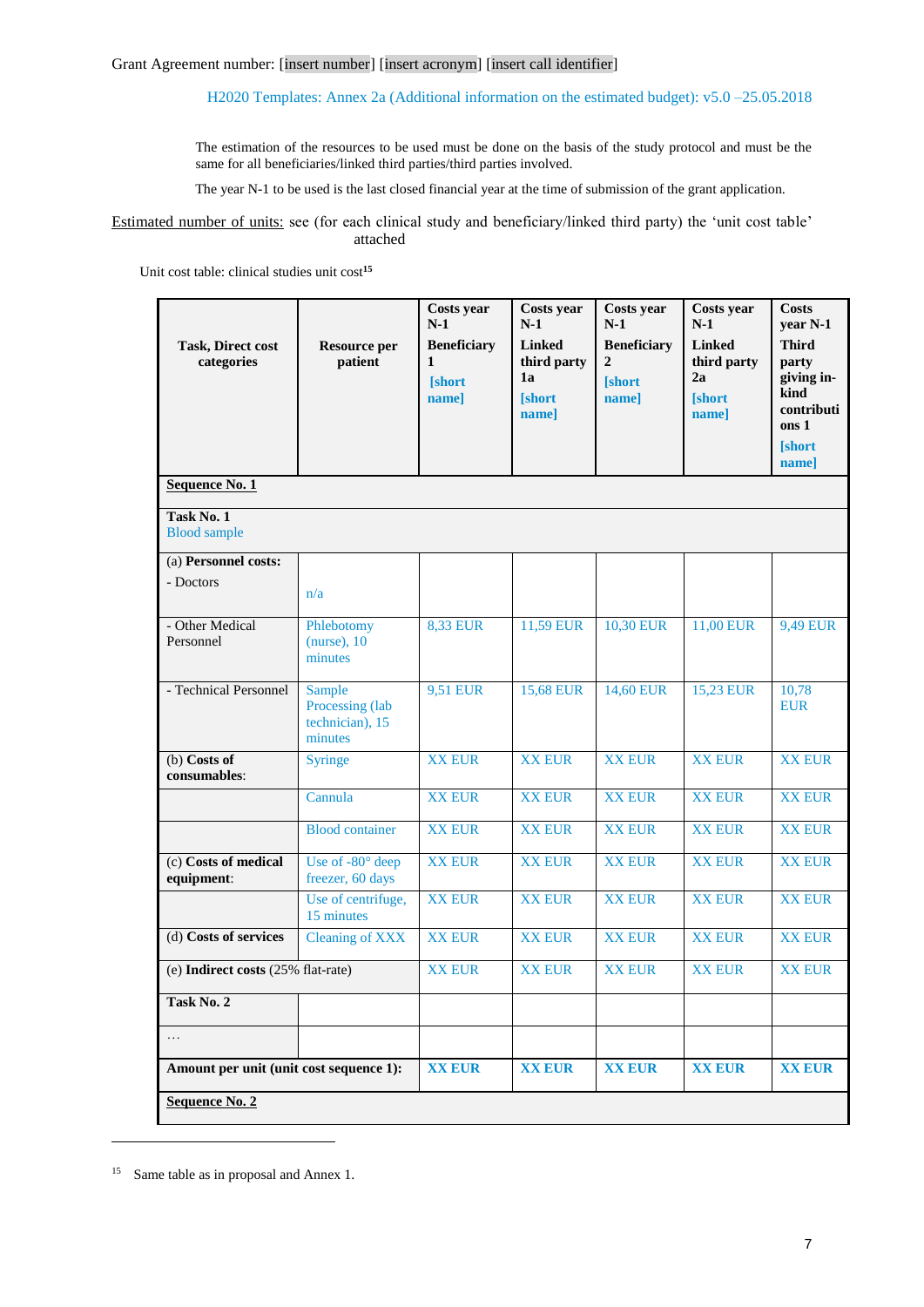| Task No. 1<br><b>XXX</b>                  |            |               |               |               |               |               |
|-------------------------------------------|------------|---------------|---------------|---------------|---------------|---------------|
| (a) Personnel costs:                      |            |               |               |               |               |               |
| - Doctors                                 | <b>XXX</b> | <b>XX EUR</b> | <b>XX EUR</b> | <b>XX EUR</b> | <b>XX EUR</b> | <b>XX EUR</b> |
| - Other Medical<br>Personnel              | <b>XXX</b> | <b>XX EUR</b> | <b>XX EUR</b> | <b>XX EUR</b> | <b>XX EUR</b> | <b>XX EUR</b> |
| - Technical Personnel                     | <b>XXX</b> | <b>XX EUR</b> | <b>XX EUR</b> | <b>XX EUR</b> | <b>XX EUR</b> | <b>XX EUR</b> |
| $(b)$ Costs of<br>consumables:            | <b>XXX</b> | <b>XX EUR</b> | <b>XX EUR</b> | <b>XX EUR</b> | <b>XX EUR</b> | <b>XX EUR</b> |
|                                           | <b>XXX</b> | <b>XX EUR</b> | <b>XX EUR</b> | <b>XX EUR</b> | <b>XX EUR</b> | <b>XX EUR</b> |
|                                           | <b>XXX</b> | <b>XX EUR</b> | <b>XX EUR</b> | <b>XX EUR</b> | <b>XX EUR</b> | <b>XX EUR</b> |
| (c) Costs of medical<br>equipment:        | <b>XXX</b> | <b>XX EUR</b> | <b>XX EUR</b> | <b>XX EUR</b> | <b>XX EUR</b> | <b>XX EUR</b> |
|                                           | <b>XXX</b> | <b>XX EUR</b> | <b>XX EUR</b> | <b>XX EUR</b> | <b>XX EUR</b> | <b>XX EUR</b> |
| (d) Costs of services                     | <b>XXX</b> | <b>XX EUR</b> | <b>XX EUR</b> | <b>XX EUR</b> | <b>XX EUR</b> | <b>XX EUR</b> |
| (e) Indirect costs (25% flat-rate)        |            | <b>XX EUR</b> | <b>XX EUR</b> | <b>XX EUR</b> | <b>XX EUR</b> | <b>XX EUR</b> |
| Task No. 2                                |            |               |               |               |               |               |
| $\cdots$                                  |            |               |               |               |               |               |
| Amount per unit (unit cost sequence 2):   |            | <b>XX EUR</b> | <b>XX EUR</b> | <b>XX EUR</b> | <b>XX EUR</b> | <b>XX EUR</b> |
| $\cdots$                                  |            |               |               |               |               |               |
| Amount per unit (unit cost entire study): |            | <b>XX EUR</b> | <b>XX EUR</b> | <b>XX EUR</b> | <b>XX EUR</b> | <b>XX EUR</b> |

*]*

# **ERA-NET Cofund unit cost**

# **8. Direct coordination costs for additional activities**

Units: number of years in which the additional activities were carried out by each beneficiary/linked third party

Amount per unit (EUR/year): EUR 29 000 per year

Estimated number of units: see Annex 2

# **EJP Euratom Fusion unit costs**

# **9. Costs for mobility of personnel**

# **Daily subsistence allowance**

Units: days spent by the personnel on secondment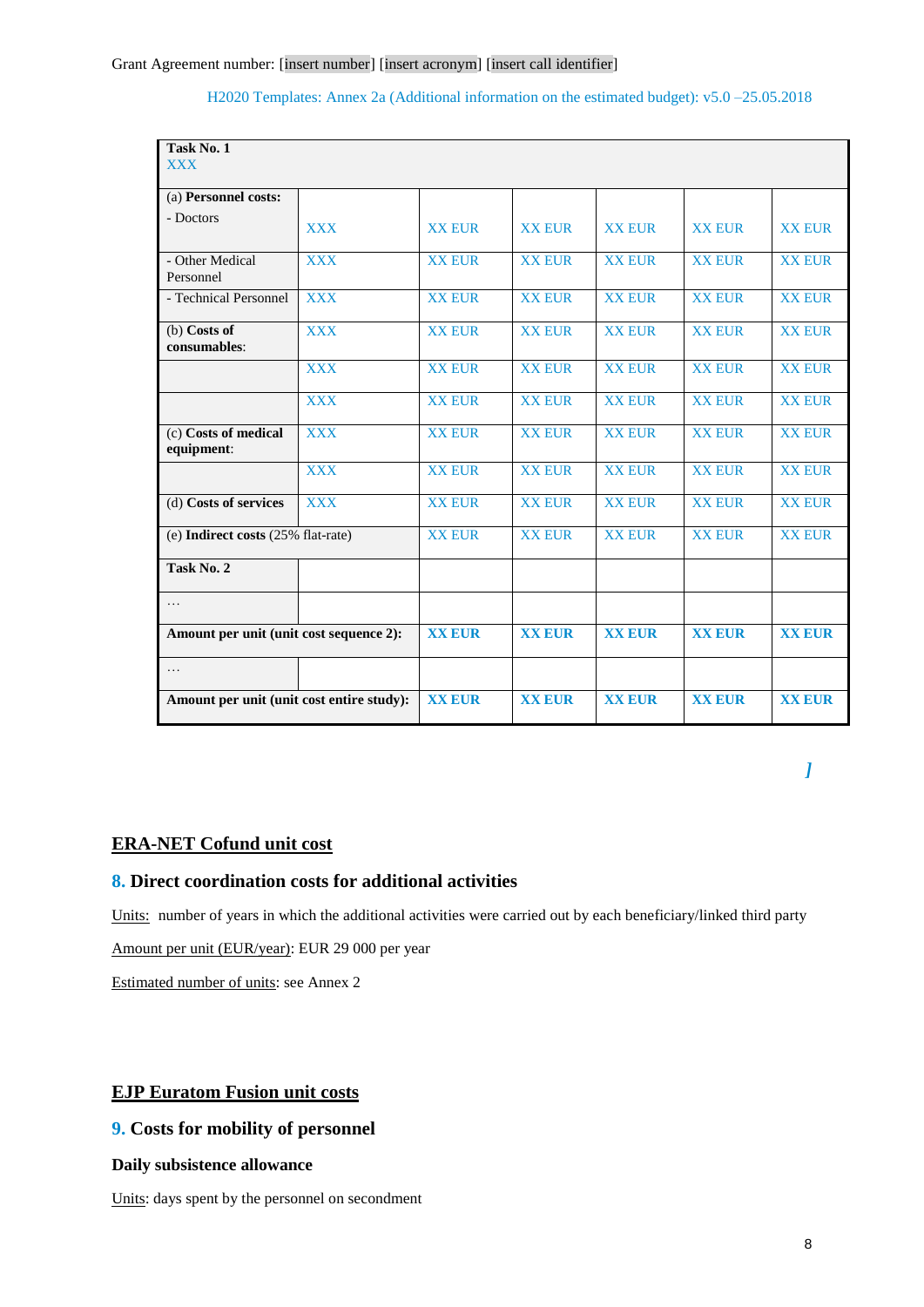Amount per unit\*: see (for each beneficiary/linked third party and secondment) the 'unit cost table' attached

\* Amount calculated as follows: {EUR 127.65

multiplied by

1

country-specific correction coefficient of the place of secondment}

Country-specific correction coefficients until 31 December 2015<sup>16</sup>:

| Country/place                     | Coefficient (%) | Country/place                      | Coefficient $(\% )$ |
|-----------------------------------|-----------------|------------------------------------|---------------------|
| Austria                           | 106.4           | Italy                              | 104.2               |
| Bulgaria                          | 58.4            | Italy Varese                       | 93.4                |
| Croatia                           | 80.0            | Latvia                             | 77.6                |
| Cyprus                            | 84.1            | Lithuania                          | 71.5                |
| Czech Rep.                        | 80.6            | Malta                              | 83.3                |
| Denmark                           | 135.3           | Netherlands                        | 105.3               |
| Estonia                           | 77.6            | Poland                             | 74.2                |
| Finland                           | 122.1           | Portugal                           | 83.5                |
| France                            | 117.7           | Romania                            | 68.8                |
|                                   |                 | Slovakia                           | 79.7                |
| Germany                           | 95.8            | Slovenia                           | 85.3                |
| Germany Bonn<br>Germany Karlsruhe | 94.1<br>93.8    | Spain                              | 97.1                |
| Germany Munich                    | 106.4           | Sweden                             | 131.9               |
| Greece                            | 90.5            | Switzerland Geneva                 | 124.6               |
| Hungary                           | 78.3            | Switzerland Berne                  | 123.3               |
| Ireland                           | 110.6           |                                    |                     |
|                                   |                 | United Kingdom<br><b>UK</b> Culham | 147.8<br>112.5      |

Country-specific correction coefficients as from 1 January 2016<sup>17</sup>:

| Country/place | Coefficient $(\% )$ | Country/place | Coefficient $(\% )$ |
|---------------|---------------------|---------------|---------------------|
| Austria       | 105.9               | Italy         | 99.4                |
| Bulgaria      | 52.1                | Italy Varese  | 92.2                |
| Croatia       | 74.6                | Latvia        | 74.2                |
| Cyprus        | 77.3                | Lithuania     | 69.0                |
| Czech Rep.    | 73.4                | Malta         | 84.5                |
| Denmark       | 131.8               | Netherlands   | 107.8               |
| Estonia       | 78.0                | Poland        | 71.8                |

<sup>&</sup>lt;sup>16</sup> For the 'estimated budget (Annex 2)': country coefficient for UK Culham (i.e. 112.5%) should be used. ( $\triangle$  For the 'financial statements', the amount must be adjusted according to the actual place of secondment.) The country-specific coefficient is based on Regulation (EU) No [423/2014](http://eur-lex.europa.eu/legal-content/EN/TXT/?uri=uriserv:OJ.L_.2014.129.01.0012.01.ENG) of the European Parliament and of the Council of 16 April 2014 adjusting with effect from 1 July 2012 the remuneration and pensions of officials and other servants of the European Union and the correction coefficients applied thereto (OJ L 129, 30.04.2014, p. 12). Revised coefficients (based on 1 October 2015 values) will be applied as from 1 January 2016 through an amendment to the grant agreement.

<sup>17</sup> For the 'estimated budget (Annex 2)': country coefficient for UK Culham (i.e. 127.7%) should be used. ( $\triangle$  For the 'financial statements', the amount must be adjusted according to the actual place of secondment.) The revised country coefficients are based on the 2015 update of the remuneration and pensions of the officials and other servants of the European Union and the correction coefficients applied thereto (OJ C 415, 15.12.2015, p.4). The revised coefficients were introduced into the EJP Euratom Fusion grant agreement through an amendment.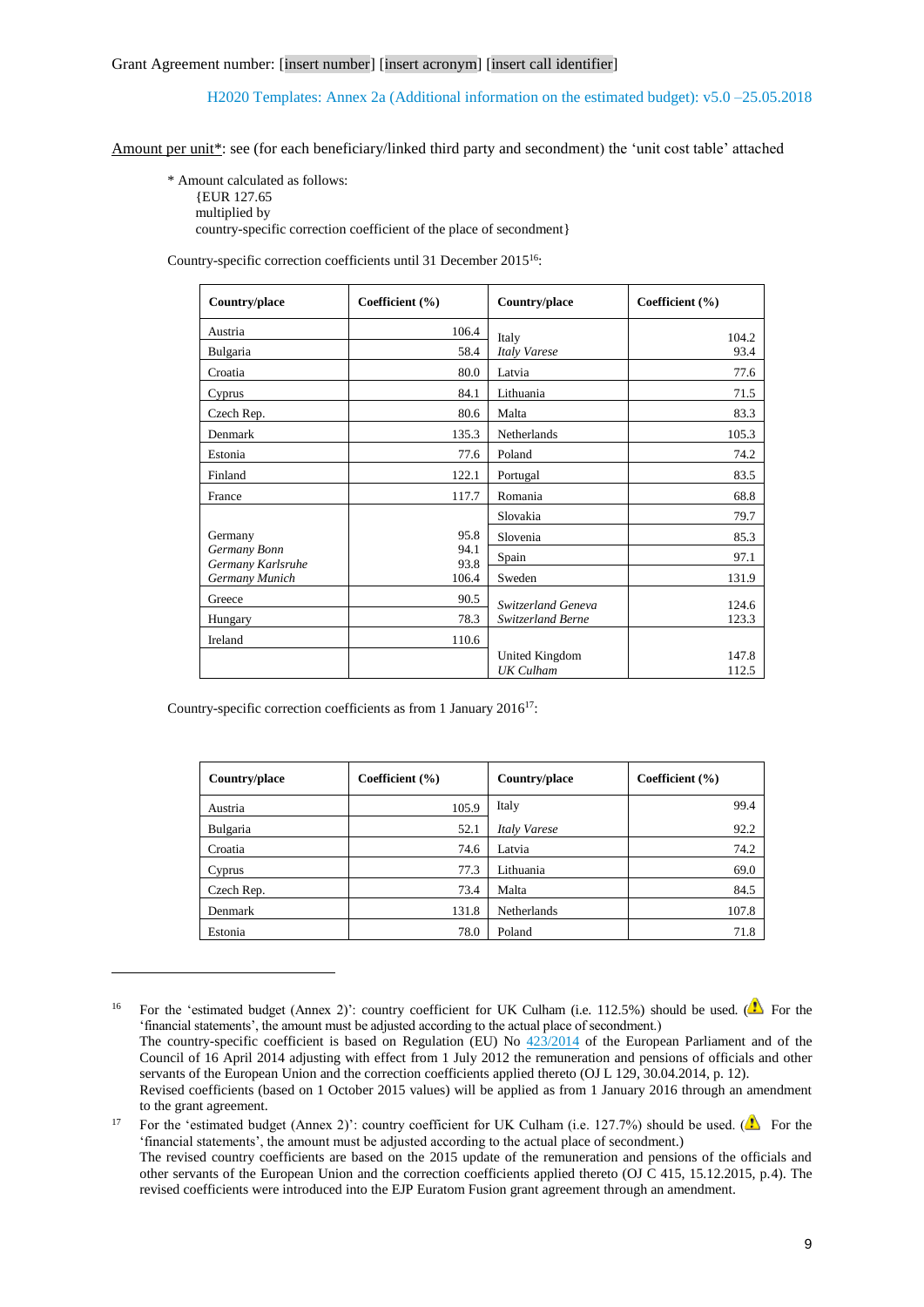| Finland           | 119.7 | Portugal       | 79.2  |
|-------------------|-------|----------------|-------|
| France            | 114.6 | Romania        | 64.8  |
| Germany           | 96.6  | Slovakia       | 76.4  |
| Germany Bonn      | 93.4  | Slovenia       | 85.3  |
| Germany Karlsruhe | 93.8  | Spain          | 97.1  |
| Germany Munich    | 106.0 | Sweden         | 131.9 |
| Greece            | 79.9  | Switzerland    | 142.4 |
| Hungary           | 69.0  |                |       |
|                   |       | United Kingdom | 166.9 |
| Ireland           | 116.6 | UK Culham      | 127.7 |

Estimated number of units: see (for each beneficiary/linked third party and secondment) the 'unit cost table' attached

### **Monthly subsistence allowance**

Units: months spent by the personnel on secondment

Amount per unit\*: see (for each beneficiary/linked third party and secondment) the 'unit cost table' attached

<sup>{[</sup>insert amount from the table below, depending on the distance between the place where the individual was working before the secondment and the place of secondment]<sup>18</sup>:

| Distance between place of employment<br>and place of secondment (km) | <b>Monthly allowance (EUR)</b> |
|----------------------------------------------------------------------|--------------------------------|
| $0 - 150$                                                            | 0                              |
| >150                                                                 | 82.05                          |
| > 300                                                                | 145.86                         |
| > 500                                                                | 237.05                         |
| > 800                                                                | 382.92                         |
| >1300                                                                | 601.73                         |
| > 2000                                                               | 720.27                         |

multiplied by

country-specific correction coefficient of the place of secondment}

For the country-specific correction coefficient, see above (daily subsistence allowance)<sup>19</sup>.

Estimated number of units: see (for each beneficiary/linked third party and secondment) the 'unit cost table' attached

## **Family allowance**

1

Units: months spent on secondment

Amount per unit\*: see (for each beneficiary/linked third party and secondment) the 'unit cost table' attached

<sup>\*</sup> Amount calculated as follows:

<sup>&</sup>lt;sup>18</sup> For the 'estimated budget (Annex 2)': the distance between the place of employment and UK Culham should be used. ( $\Omega$ For the 'financial statements', the amount must be adjusted according to the actual place of secondment.)

<sup>&</sup>lt;sup>19</sup> For the 'estimated budget (Annex 2)': the country coefficient for UK Culham (i.e. 112.5% until 31.12.2015 or 127.7% from 01.01.2016) should be used. ( $\triangle$  For the 'financial statements', the amount must be adjusted according to the actual place of secondment.)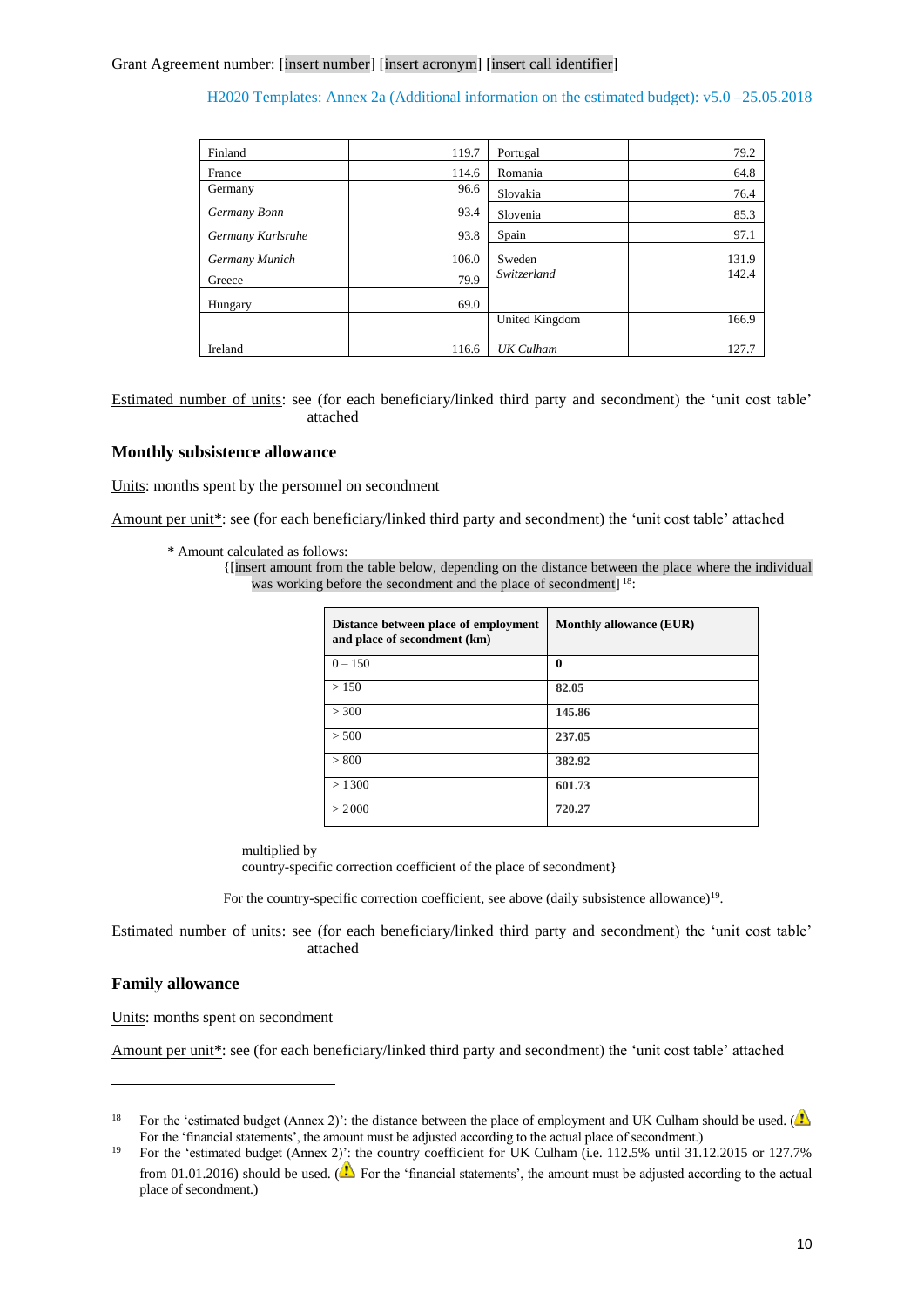### \* Amount calculated as follows:

**{EUR 258.81** x number of dependent children<sup>20</sup>**}**

Estimated number of units: see (for each beneficiary/linked third party and secondment) the 'unit cost table' attached

## Unit cost table (EJP Fusion mobility unit cost)

1

| <b>Short name</b><br>beneficiary/linked           | Secondment<br>(name*,                              | Type of unit cost                   | Unit   | Amount<br>per unit | <b>Estimat</b><br>ed No | <b>Total unit</b><br>cost (cost         |
|---------------------------------------------------|----------------------------------------------------|-------------------------------------|--------|--------------------|-------------------------|-----------------------------------------|
| third party                                       | destination,<br>duration**)                        |                                     |        |                    | of units                | per unit x<br>estimated no<br>of units) |
| linsert short name of<br>beneficiary/linked third | NN, UK Culham, 3<br>days                           | Daily<br>subsistence<br>allowance   | days   |                    | 3                       |                                         |
| party]                                            |                                                    | Monthly<br>subsistence<br>allowance | months |                    | $\theta$                |                                         |
|                                                   |                                                    | Family allowance                    | months |                    | $\overline{0}$          |                                         |
|                                                   | NN, UK Culham, 3<br>months $(= 90 \text{ days})$   | Daily<br>subsistence<br>allowance   | days   |                    | 90                      |                                         |
|                                                   |                                                    | Monthly<br>subsistence<br>allowance | months |                    | $\overline{3}$          |                                         |
|                                                   |                                                    | Family allowance                    | months |                    | 3                       |                                         |
|                                                   | NN, UK Culham, 8<br>months $(= 240 \text{ days})$  | Daily<br>subsistence<br>allowance   | days   |                    | 240                     |                                         |
|                                                   |                                                    | Monthly<br>subsistence<br>allowance | months |                    | 8                       |                                         |
|                                                   |                                                    | Family allowance                    | months |                    | 8                       |                                         |
|                                                   | NN, UK Culham, 20<br>days                          | Daily<br>subsistence<br>allowance   | days   |                    | 20                      |                                         |
|                                                   |                                                    | Monthly<br>subsistence<br>allowance | months |                    | $\overline{0}$          |                                         |
|                                                   |                                                    | Family allowance                    | months |                    | $\overline{0}$          |                                         |
|                                                   | .                                                  |                                     |        |                    |                         |                                         |
| [insert short name of<br>beneficiary/linked third | NN, UK Culham, 25<br>months $(= 750 \text{ days})$ | Daily<br>subsistence<br>allowance   | days   |                    | 750                     |                                         |
| party]                                            |                                                    | Monthly<br>subsistence<br>allowance | months |                    | 25                      |                                         |
|                                                   |                                                    | Family allowance                    | months |                    | 25                      |                                         |
|                                                   | NN, UK Culham, 15<br>days                          | Daily<br>subsistence<br>allowance   | days   |                    | 15                      |                                         |
|                                                   |                                                    | Monthly<br>subsistence<br>allowance | months |                    | $\overline{0}$          |                                         |
|                                                   |                                                    | Family allowance                    | months |                    | $\overline{0}$          |                                         |
|                                                   | NN, UK Culham, 8<br>months $(= 240 \text{ days})$  | Daily<br>subsistence<br>allowance   | days   |                    | 240                     |                                         |
|                                                   |                                                    | subsistence<br>Monthly<br>allowance | months |                    | 8                       |                                         |
|                                                   |                                                    | Family allowance                    | months |                    | 8                       |                                         |
|                                                   | $\ldots$                                           |                                     |        |                    |                         |                                         |
| .                                                 |                                                    | Daily<br>subsistence<br>allowance   | days   |                    |                         |                                         |
|                                                   |                                                    | Monthly<br>subsistence<br>allowance | months |                    |                         |                                         |
|                                                   |                                                    | Family allowance                    | months |                    |                         |                                         |
|                                                   |                                                    | Daily<br>subsistence<br>allowance   | days   |                    |                         |                                         |
|                                                   |                                                    | Monthly<br>subsistence<br>allowance | months |                    |                         |                                         |

<sup>&</sup>lt;sup>20</sup> For the 'estimated budget (Annex 2)': an average should be used. ( $\bigwedge$  For the 'financial statements', the number of children (and months) must be adjusted according to the actual family status at the moment the secondment starts.)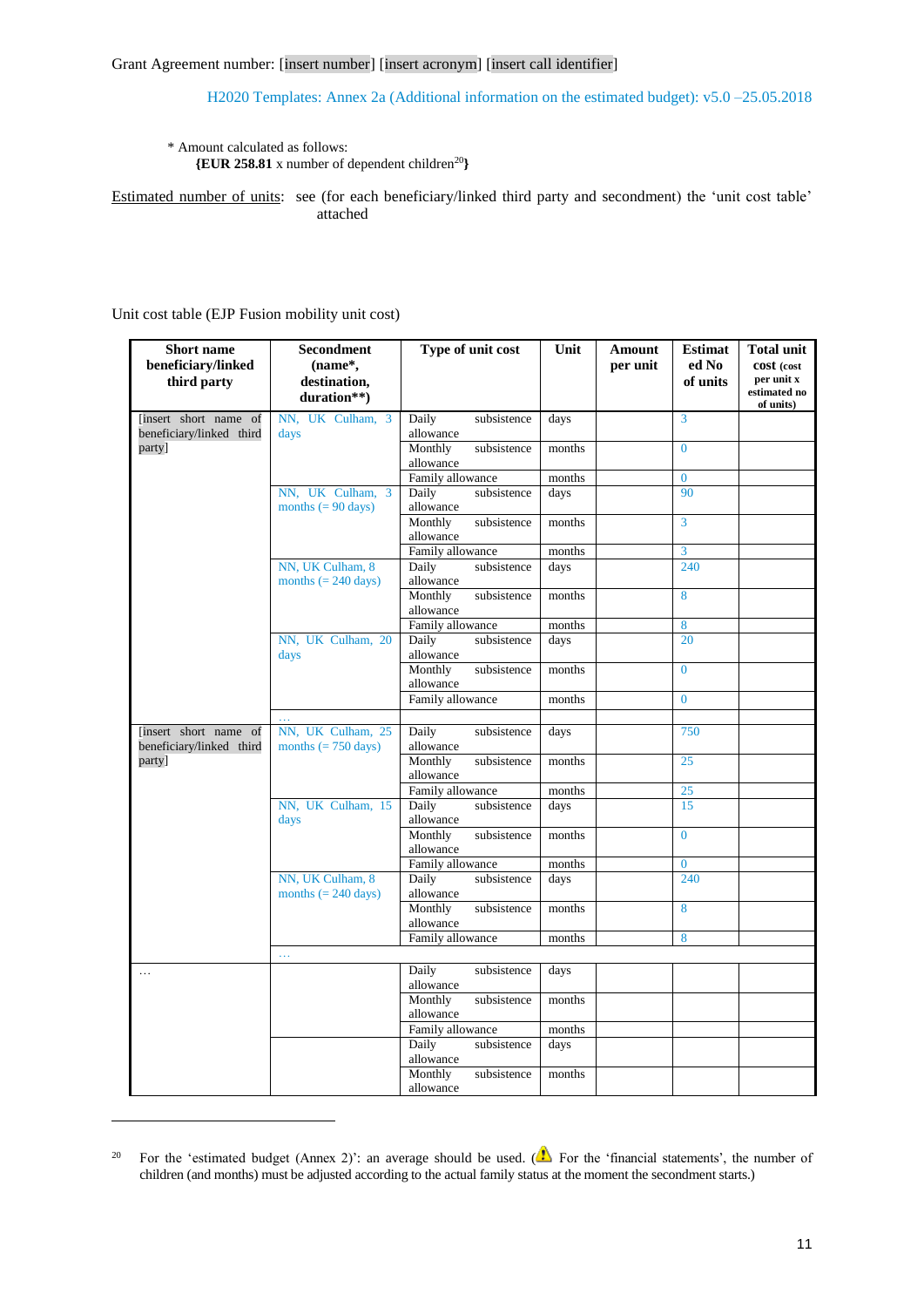|  |  | Family allowance                    | months |  |  |
|--|--|-------------------------------------|--------|--|--|
|  |  | Daily<br>subsistence<br>allowance   | days   |  |  |
|  |  | subsistence<br>Monthly<br>allowance | months |  |  |
|  |  | Family allowance                    | months |  |  |
|  |  | Daily subsistence<br>allowance      | days   |  |  |
|  |  | subsistence<br>Monthly<br>allowance | months |  |  |
|  |  | Family allowance                    | months |  |  |
|  |  | Daily subsistence<br>allowance      | days   |  |  |
|  |  | subsistence<br>Monthly<br>allowance | months |  |  |
|  |  | Family allowance                    | months |  |  |

\* For the 'estimated budget': NN should be used. (For the 'financial statements', NN should be changed to the real name.)

\*\* For the 'estimated budget': count 30 days per month. (For the 'financial statements', the number of days and months must be adapted according to the actual duration of the secondment — according to the calculation explained in the H2020 AGA – Annotated Grant [Agreement p](http://ec.europa.eu/research/participants/data/ref/h2020/grants_manual/amga/h2020-amga_en.pdf)ublished on the Participant Portal.)

# **10. Costs for fellowships for researchers**

## **Living allowance**

1

Units: months spent by the fellow on fellowship

Amount per unit\*: see (for each beneficiary/linked third party and fellowship) the 'unit cost table' attached

\* Amount calculated as follows:

{*[***EUR 3 110** (for early-stage researcher(s))*][***EUR 4 650** (for experienced researcher(s))*]* multiplied by country-specific correction coefficient of the country of the fellowship}

| Country        | Coefficient | Country        | <b>Coefficient</b> |
|----------------|-------------|----------------|--------------------|
| Austria        | 104.8%      | Italy          | 106.7%             |
| Belgium        | 100.0%      | Lithuania      | 73.1%              |
| Bulgaria       | 71.5%       | Luxembourg     | 100.0%             |
| Cyprus         | 91.8%       | Latvia         | 75.9%              |
| Czech Republic | 83.8%       | Malta          | 89.6%              |
| Germany        | 98.8%       | Netherlands    | 104.3%             |
| Denmark        | 135.3%      | Poland         | 76.4%              |
| Estonia        | 78.3%       | Portugal       | 89.1%              |
| Greece         | 92.7%       | Romania        | 68.3%              |
| Spain          | 97.6%       | Sweden         | 111.7%             |
| Finland        | 116.6%      | Slovenia       | 86.1%              |
| France         | 111.0%      | Slovakia       | 82.6%              |
| Croatia        | 97.5%       | United Kingdom | 120.3%             |
| Hungary        | 76.2%       |                |                    |
| Ireland        | 113.5%      | Switzerland    | 113.1%             |

Country-specific correction coefficient $2^1$ :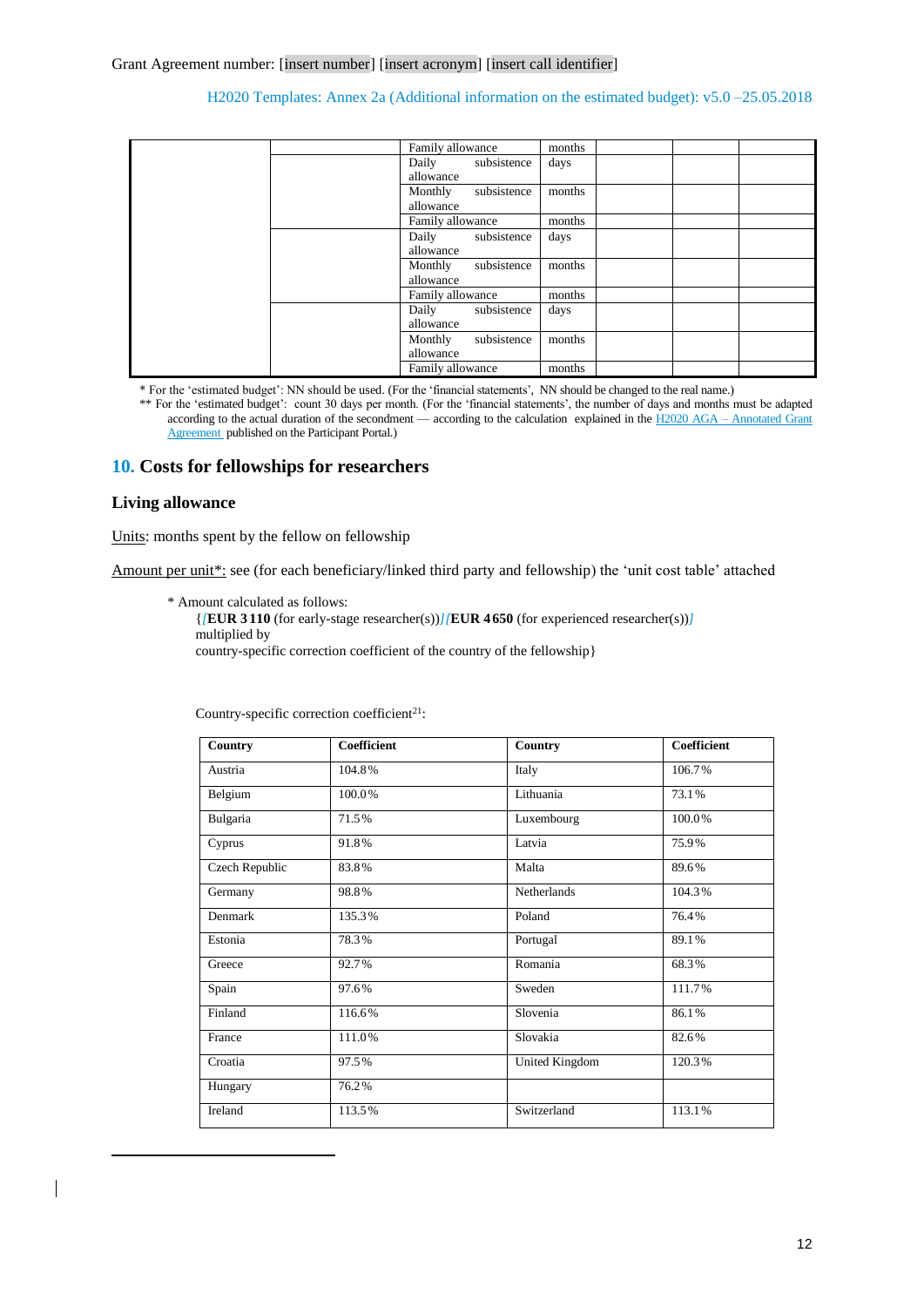Grant Agreement number: [insert number] [insert acronym] [insert call identifier]

H2020 Templates: Annex 2a (Additional information on the estimated budget): v5.0 –25.05.2018

Estimated number of units: see (for each beneficiary/linked third party and fellowship) the 'unit cost table' attached

# **Mobility allowance**

Units: months spent by the fellow on fellowship

Amount per unit<sup>22</sup>: **EUR 600** 

Estimated number of units: see (for each beneficiary/linked third party and fellowship) the 'unit cost table' attached

# **Family allowance**

Units: months spent by the fellow on fellowship

Amount per unit<sup>23</sup>: **EUR 500** 

Estimated number of units: see (for each beneficiary/linked third party and fellowship) the 'unit cost table' attached

Unit cost table (EJP Fusion fellowship unit cost)

| <b>Short name</b><br>beneficiary/linked<br>third party  | Fellowship (name,<br>type of fellow,<br>destination,<br>duration) | Type of unit cost  | <b>Amount</b> per<br>unit | <b>Estimat</b><br>ed No<br>of units | <b>Total unit</b><br>cost (cost per<br>unit x<br>estimated no of<br>units) |
|---------------------------------------------------------|-------------------------------------------------------------------|--------------------|---------------------------|-------------------------------------|----------------------------------------------------------------------------|
| of<br>linsert short name<br>beneficiary/linked<br>third | NN.<br>early<br>stage<br>researcher, Belgium, 3                   | Living allowance   | <b>XX EUR</b>             | 3                                   |                                                                            |
| party]                                                  | months                                                            | Mobility allowance | 600                       | 3                                   |                                                                            |
|                                                         |                                                                   | Family allowance   | 500                       | $\overline{3}$                      |                                                                            |
|                                                         | early<br>NN.<br>stage                                             | Living allowance   | <b>XX EUR</b>             | 15                                  |                                                                            |
|                                                         | researcher, Belgium, 15                                           | Mobility allowance | 600                       | 15                                  |                                                                            |
|                                                         | months                                                            | Family allowance   | 500                       | 15                                  |                                                                            |
|                                                         | experienced<br>NN.                                                | Living allowance   | <b>XX EUR</b>             | 9                                   |                                                                            |
|                                                         | researcher, Belgium, 9                                            | Mobility allowance | 600                       | 9                                   |                                                                            |
|                                                         | months                                                            | Family allowance   | 500                       | 9                                   |                                                                            |
|                                                         | 222                                                               |                    |                           |                                     |                                                                            |
| linsert short name<br>of<br>beneficiary/linked<br>third | NN.<br>experienced<br>researcher, Belgium, 20                     | Living allowance   | <b>XX EUR</b>             | 20                                  |                                                                            |
| party]                                                  | months                                                            | Mobility allowance | 600                       | 20                                  |                                                                            |
|                                                         |                                                                   | Family allowance   | 500                       | 20                                  |                                                                            |
|                                                         | early<br>NN.<br>stage                                             | Living allowance   | <b>XX EUR</b>             | 8                                   |                                                                            |
|                                                         | researcher, Belgium, 8                                            | Mobility allowance | 600                       | 8                                   |                                                                            |
|                                                         | months                                                            | Family allowance   | 500                       | 8                                   |                                                                            |
|                                                         | experience<br>NN.                                                 | Living allowance   | <b>XX EUR</b>             | 7                                   |                                                                            |
|                                                         | researcher, Belgium, 7                                            | Mobility allowance | 600                       | $\overline{7}$                      |                                                                            |
|                                                         | months                                                            | Family allowance   | 500                       | $\overline{7}$                      |                                                                            |
|                                                         | .                                                                 |                    |                           |                                     |                                                                            |
| .                                                       |                                                                   | Living allowance   | <b>XX EUR</b>             |                                     |                                                                            |
|                                                         |                                                                   | Mobility allowance | 600                       |                                     |                                                                            |
|                                                         |                                                                   | Family allowance   | 500                       |                                     |                                                                            |
|                                                         |                                                                   | Living allowance   | <b>XX EUR</b>             |                                     |                                                                            |
|                                                         |                                                                   | Mobility allowance | 600                       |                                     |                                                                            |
|                                                         |                                                                   | Family allowance   | 500                       |                                     |                                                                            |
|                                                         |                                                                   | Living allowance   | <b>XX EUR</b>             |                                     |                                                                            |
|                                                         |                                                                   | Mobility allowance | 600                       |                                     |                                                                            |
|                                                         |                                                                   | Family allowance   | 500                       |                                     |                                                                            |

1

<sup>&</sup>lt;sup>22</sup> Same for all beneficiaries/linked third parties.<br>Same for all beneficiaries/linked third parties

Same for all beneficiaries/linked third parties.